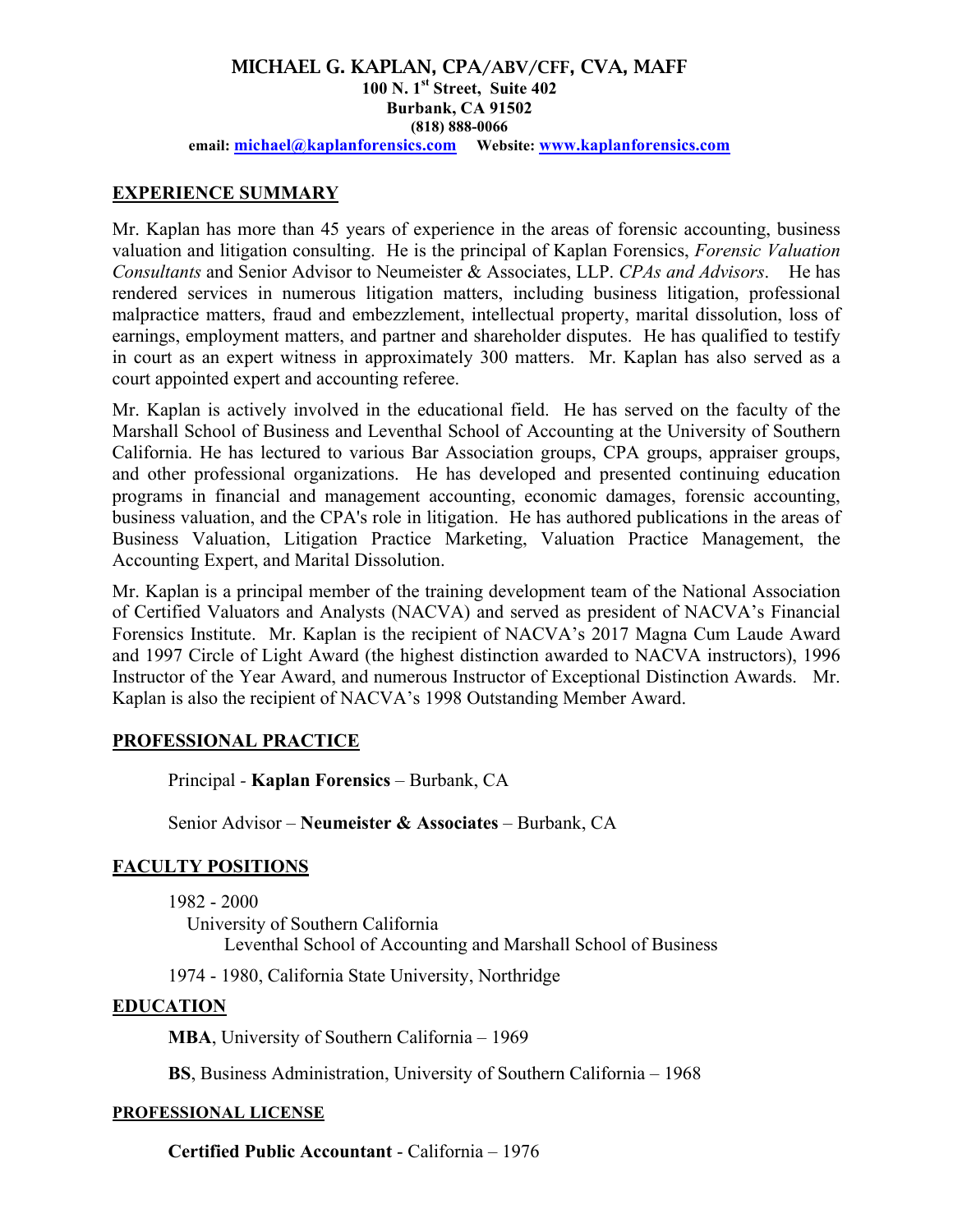# **CREDENTIALS IN BUSINESS VALUATION AND FORENSICS**

#### **Certified Valuation Analyst (CVA)**

 National Association of Certified Valuators and Analysts (NACVA) (formerly National Association of Certified Valuation Analysts)

# **Master Analyst in Financial Forensics (MAFF)**

NACVA Financial Forensics Institute

# **Accredited in Business Valuation (ABV)**

American Institute of Certified Public Accountants (AICPA)

## **Certified in Financial Forensics (CFF)**

American Institute of Certified Public Accountants (AICPA)

#### **PRESENTATIONS - MR. KAPLAN HAS PRESENTED TO THE FOLLOWING ORGANIZATIONS:**

 National Judicial College Communication Fraud Control Association American Institute of Certified Public Accountants California Society of Certified Public Accountants Louisiana Society of Certified Public Accountants Florida Institute of Certified Public Accountants Pennsylvania Institute of Certified Public Accountants Michigan Association of Certified Public Accountants Minnesota Society of Certified Public Accountants Illinois CPA Society Institute of Management Accountants Institute of Internal Auditors National Association of Certified Valuation Analysts National Litigation Support Services Association New York State Society of Certified Public Accountants American Society of Appraisers American Society of Women Accountants Affiliated Conference of Practicing Accountants CPA Associates Associated Accounting Firms International DFK International Kaiser Permanente Los Angeles County Bar Association Beverly Hills Bar Association Hughes Electronics Corporation Florida Department of Transportation Forensic Expert Witness Association Financial Consulting Group High Technology Crime Investigators Association Professional Fire & Fraud Investigators Association SEAK, Inc Business Valuation Resources Internal Revenue Service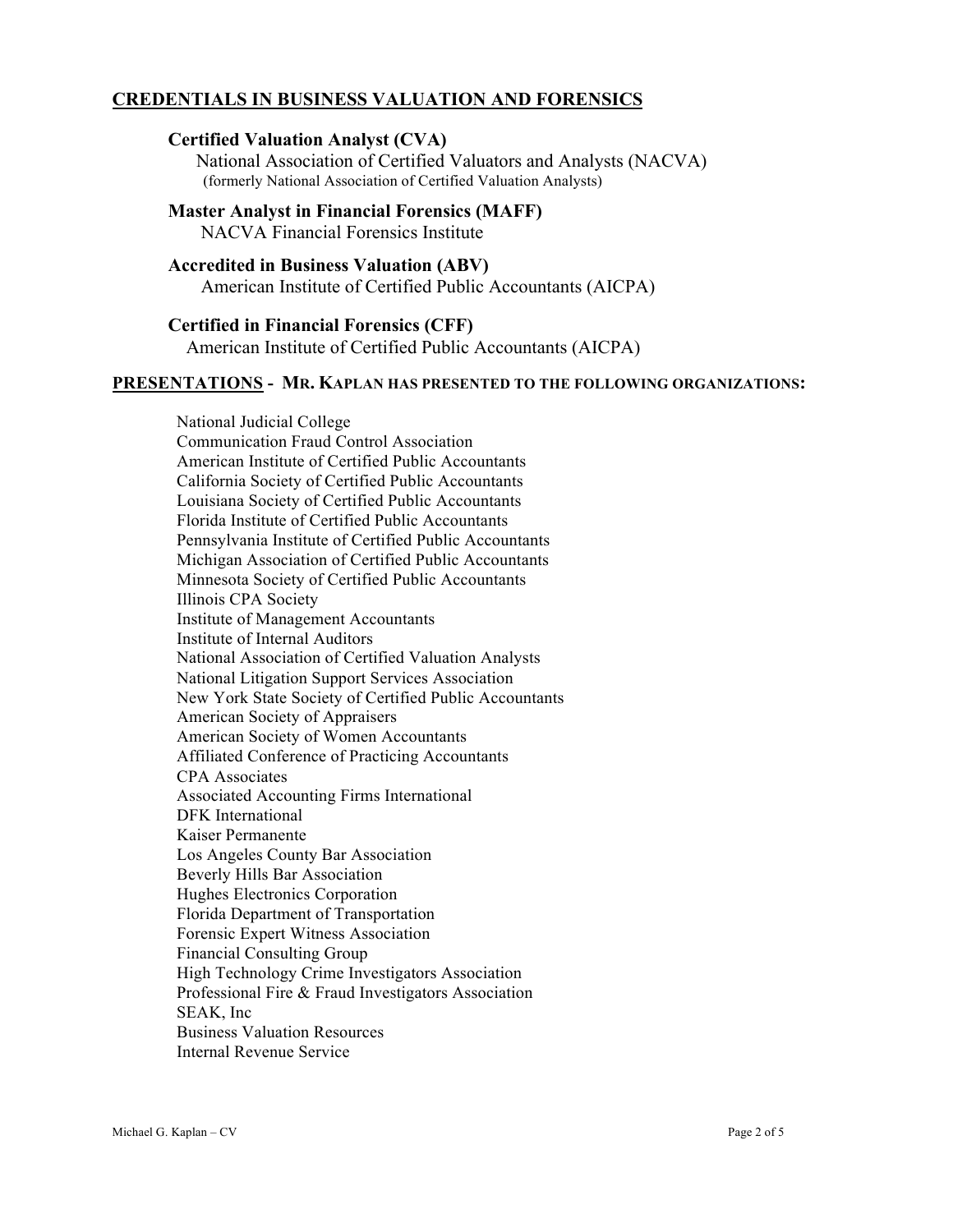#### **PRESENTATIONS (continued)**

MR. KAPLAN'S PRESENTATIONS HAVE BEEN IN THE FOLLOWING AREAS:

 Accounts Payable Fraud Forensic Accounting Foundations of Financial Forensics Calculating Business Damages Copyright and Trademark Damages Litigation Support The CPA as an Expert Witness Business Valuation Professional Standards Financial Issues in Marital Dissolution Internal Control and Profit Enhancement Financial Accounting Management Accounting Strategic and Communications Issues for Forensic Experts Defending the Business Valuation in Court Economic Damages Motions to Exclude Expert Testimony Case Law Update

#### **PROFESSIONAL ORGANIZATION MEMBERSHIPS**

American Institute of Certified Public Accountants

California Society of Certified Public Accountants

National Association of Certified Valuators and Analysts

#### **PROFESSIONAL BOARD AND COMMITTEE POSITIONS**

- Certification Board National Association of Certified Valuators and Analysts (Member 1998 – 1999, Chairman 1999 - 2000)
- Litigation Forensics Board National Association of Certified Valuators and Analysts (Member 2000 – 2006, Chairman 2000 – 2004, Advisor 2007 - present)

President – Financial Forensics Institute – (2000 – 2016)

Editorial Review Board – National Litigation Consultants' Review  $(2004 - 2007, 2008 - 2017)$ 

Forensic and Litigation Services Committee – American Institute of Certified Public Accountants (2004 – 2005)

Executive Advisory Board – National Association of Certified Valuators and Analysts (2006 - 2009, 2010 - 2013, Chairman 2007 – 2008)

Michael G. Kaplan – CV Page 3 of 5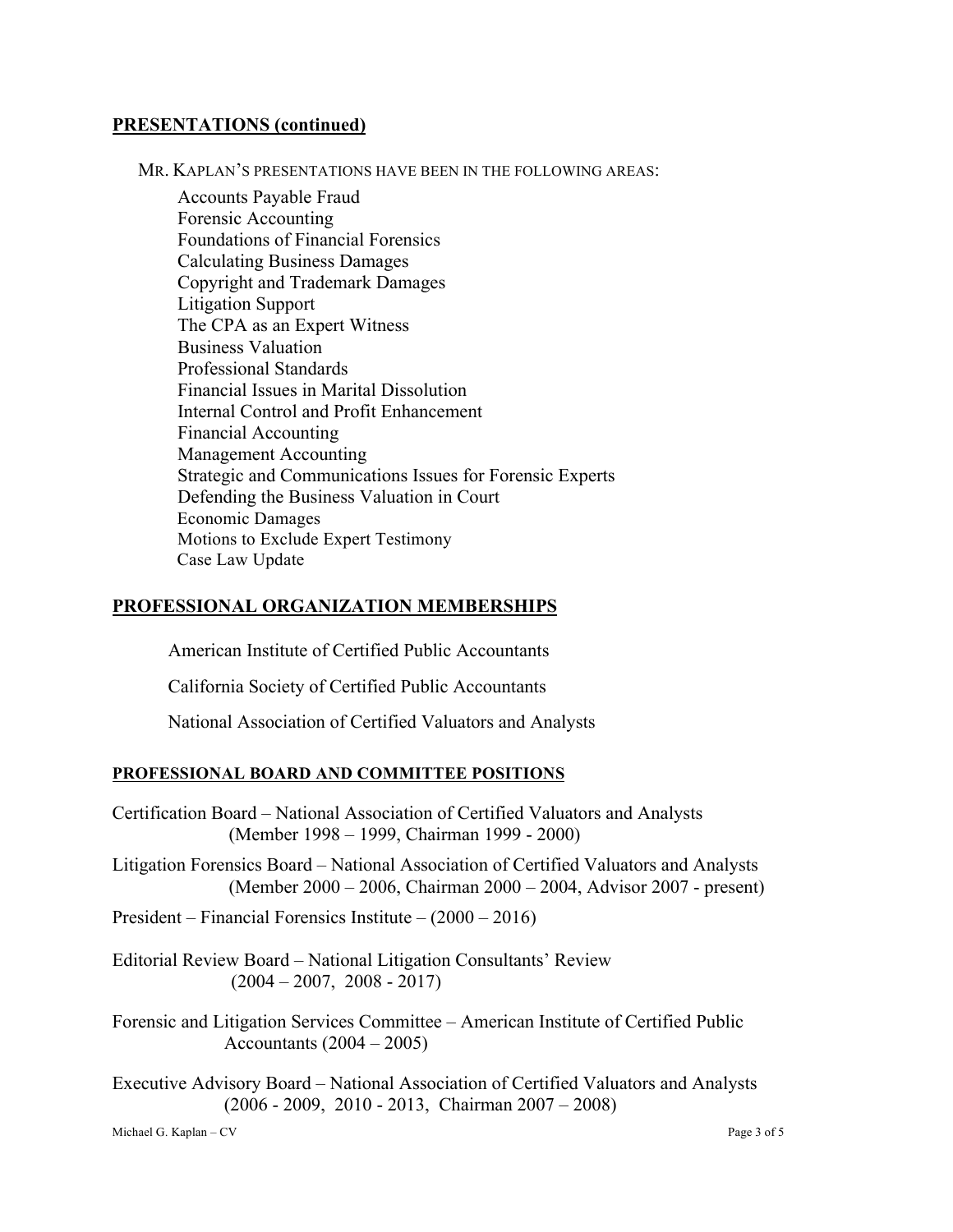#### **COMMUNITY SERVICE**

Mr. Kaplan serves on the Board of the K.E.N Project, a non-profit organization that provides services to families of disabled children.

Mr. Kaplan serves on the Board of Congregation Or Ami in Calabasas, CA (President 2005 - 2007).

Mr. Kaplan serves on the Board of the Valley Community Legal Foundation of the San Fernando Valley Bar Association

## **PUBLICATIONS**

- *"A Divorce Settlement Should Be A Business Deal"* Los Angeles Business Journal, March 13, 1989
- *"Business Appraisal"* Affiliated Conference of Practicing Accountants, 1990

*"Experts in Business Valuation Aid in Trial Strategy"* National Law Journal, March 24, 1997

*"Selecting Accountants as Expert Witnesses"* California Lawyer, February 1998

*"Considering Business Valuation?"* The Practicing CPA, February 2000

*"How to Market a Litigation Consulting Services Niche"* AICPA 2001

*"Say Cheese"* Journal of Forensic Accounting, June 2002, National Litigation Consultants' Review, December 2004

*"The Valuation of Development Stage Companies – Somewhere Over the Rainbow?"* National Litigation Consultants' Review, April 2004

"*Expert Opinion vs. Team Opinion"* National Litigation Consultants' Review, July 2004

*"Mediation and the Financial Expert"* National Litigation Consultants' Review, October 2004

Book Review: *"Forgotten Statistics"* National Litigation Consultants' Review, February 2005

*"The Statement of Limiting Conditions: Food for Cross Examination"* National Litigation Consultants' Review, May 2005

*"The Expert Report: Know the Reader" National* Litigation Consultants' Review, July 2005

"*Objection, Your Honor"* National Litigation Consultants' Review, December 2005